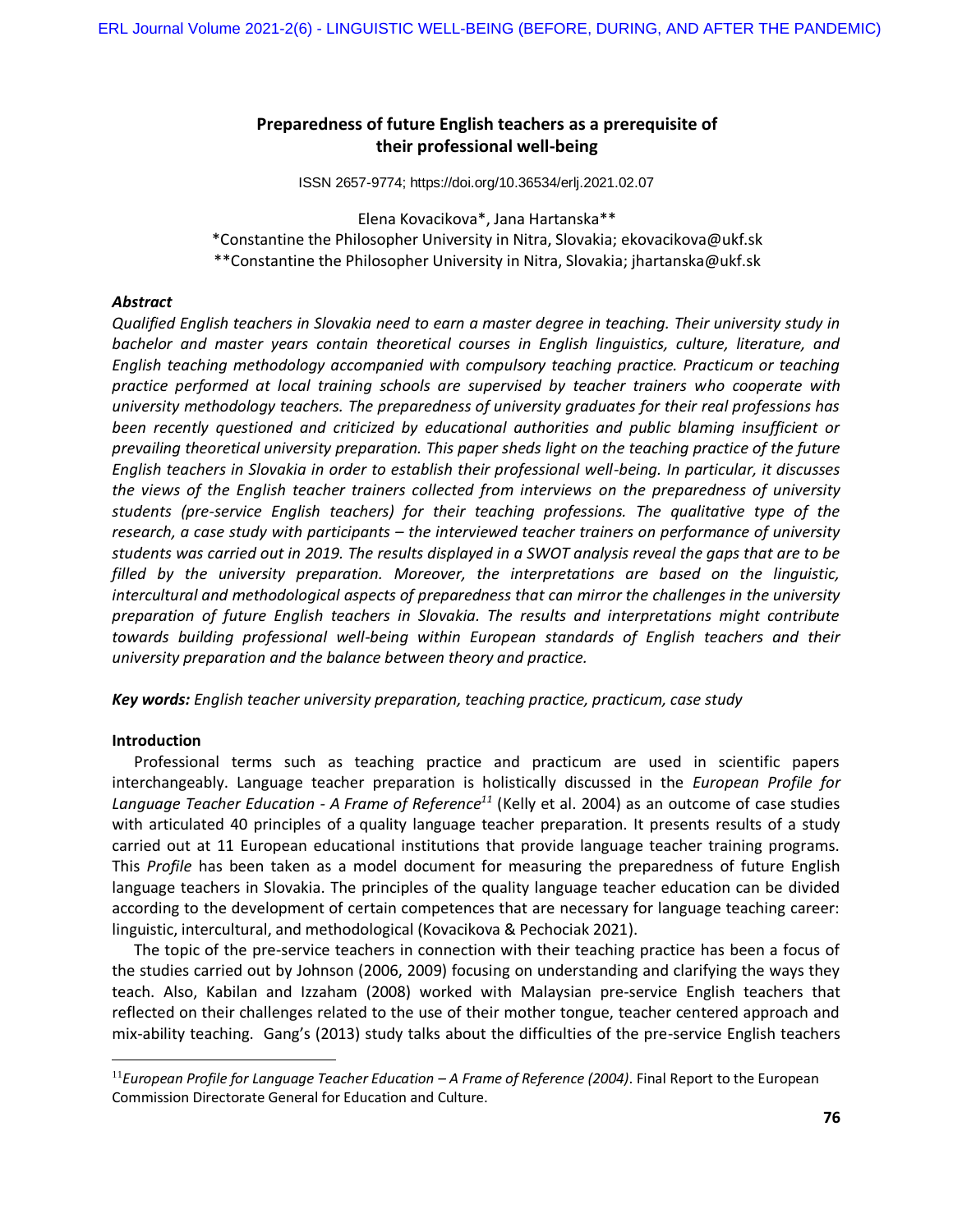to experiment with pedagogical practices that they had learnt during their methodological courses at the faculty. The study from Turkey carried out by Mutlu (2015: 42) searched for the challenges during the practicum in order to find the challenges. The aim was to look for the improvements that can be applied in further teacher preparation. Focus group interviews with the teacher trainers and pre-service teachers were conducted. All the pre-service teachers agreed that teaching practice provided them "*effective understanding of the real teaching"*.

Another recent Turkish study on the pre-service English teachers' practicum expectations and attainments carried out by Ulum (2020) aimed at finding what pre-service teachers expect form the practicum process and what they attain. After reviewing the papers discussing practicum of English teachers the results show that there are only a limited number of studies dealing with its quality and effectiveness.

## **Methodology and research design**

The qualitative research in a form of a case study, described in this paper is a partial research of the bigger picture of English language teacher education in Slovakia, especially at the Faculty of Education, Constantine the Philosopher University in Nitra. For the purposes of this case study 7 teacher trainers (5 from secondary schools and 2 from elementary schools) were interviewed in order to find out the level of preparedness of the pre-service teachers in linguistic, intercultural and methodological aspects. The interviews were carried out from January 2019 until January 2020. All teacher trainers employed in this research are fully qualified English teachers with more than 5 years of teaching practice who train the university students in their master degree. The task of a teacher trainer is to guide pre-service teachers in pedagogical reality, explain administration, teaching process, evaluation and legal regulations applied in elementary and secondary schools. The tasks of a pre-service teacher are to get acquainted with learners, teaching materials, content, forms and methods applied in teaching. Before being involved in teaching it is common to observe a teacher trainer in order to get an idea how to plan, conduct and evaluate the teaching process. Then, the teacher trainer checks the lesson plan before the teaching happens, observes the teaching process of a pre-service teacher, and gives critical and constructive comments on a teaching performance. In the end of the practicum, the teacher trainer writes evaluation on a trainee based on the previous observation of a teaching process. The researcher was also an interviewer in this qualitative research. Her position at the university is to lead ELT methodology courses in bachelor and master levels and she is also responsible for the practicum at training schools and communication with teacher trainers. Therefore, she is acquainted with teacher trainees as university students carrying out the practicum and teacher trainers who supervise them in the training facilities. Thus, the motivation to find out the opportunities and challenges in order to enhance the professional well-being of future graduates is high.

#### **Data collection**

The data collected from evaluations and interviews were processed qualitatively, categorized into SWOT analyses and interpreted afterwards. The methods chosen for data collection were semistructured interviews with teacher trainers and self-reflections written by the pre-service teachers grounded in the research methodology by Cohen (2007) following also ethical principles. All the research subjects were primarily informed and asked about their willingness to participate in the research, with their right to be withdrawn any time during the research. At the same time, the names of the participants were not publicized and thus, they remained anonymous. The data were collected from January 2018 until December 2019. The answers provided orally (by teacher trainers) or in writing (in evaluations) were further categorized in the three categories:

- Linguistic (concerning foreign language competence of the pre-service teachers),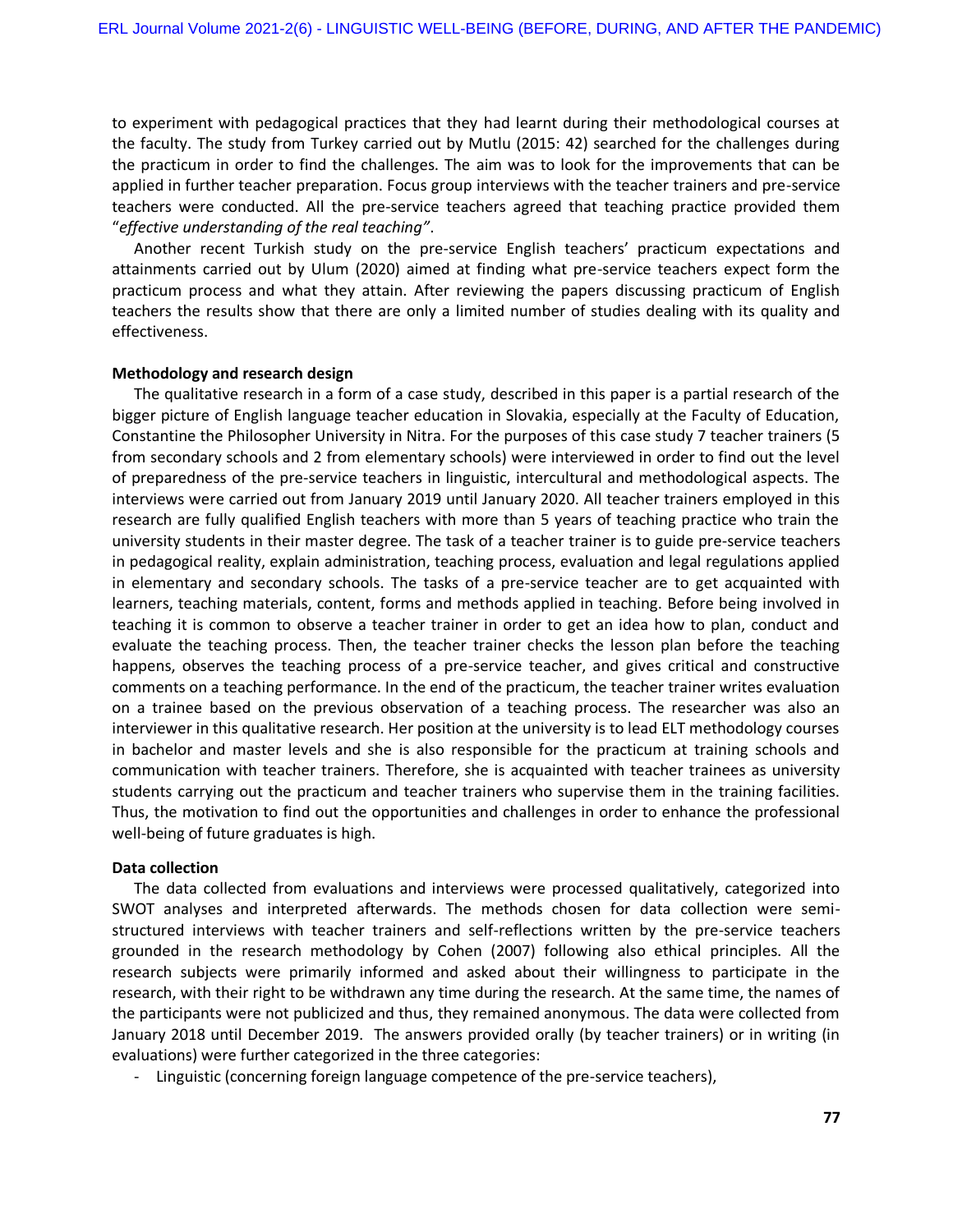- Intercultural (intercultural competence of the pre-service teachers),

Methodological (classroom management, lesson planning, instruction, discipline, use of mother tongue, evaluation, managing, SEN learners, etc.).

The fourth category of answers consisted of the answers that did not fit in any of the previously mentioned categories. Thus, it is labelled in the SWOT analysis as not applicable N/A.

The semi-structured interviews were carried out with 7 teacher trainers as the available sample. Interviews were conducted in a mother tongue in order to enhance authenticity and natural flow of thoughts and speech. The questions were focused on the following categories:

1. What was a linguistic performance of the pre-service teachers (aim at fluency, accuracy, level of vocabulary adjusted to the level of learners, the mistakes or errors, etc.) – **a linguistic category (L)**

2. What was their methodological/didactic preparedness? (logical sequencing of activities, variety of forms of work, clear instructions, demonstrations, solving unpredictable situations, classroom management, time management, didactic approaches in teaching vocabulary, grammar, pronunciation or development of language skills, relevant use of mother tongue) – **a methodological category (M)**

3. What was their intercultural competence? (socio-cultural knowledge (day to day living, history, values, beliefs, taboos), intercultural awareness, intercultural skills (to see contrast between own and target cultures, ability to overcome stereotypes, cultural differences), attitudes, values, sociolinguistic competences, pragmatic competences, non-verbal communication, presenting cultural values, differences, by explanation or actions such as small talk, polite phrases, explanations of intercultural specific situations or events) –**an intercultural category (I)**

4. Are there any other relevant comments focusing on performances of the pre-service teachers during their teaching practice that are not covered by items 1-3? **(n/a)**

#### **Findings**

The answers from the interviews were coded, analyzed and summarized in the following SWOT analysis. In order to validate the results the peer-debriefing technique was used. Thus the trustworthiness of the findings was assured when the answers were categorized into the strong, weak qualities, opportunities or threats.



**Table 1:** SWOT analysis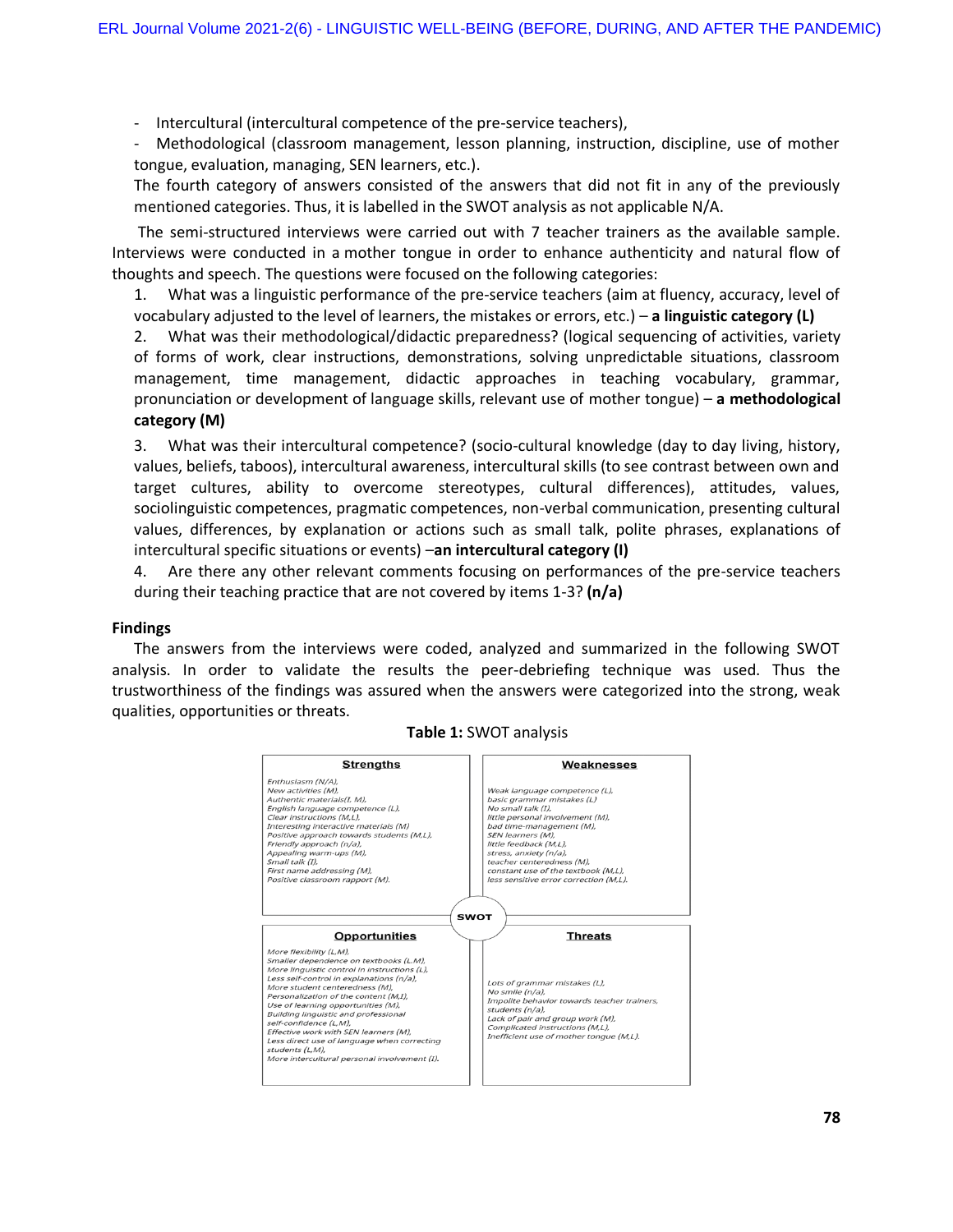#### **Results and interpretations**

The results shown in the SWOT analysis above in the text are taken from the responses of the teacher trainers, 5 from secondary schools and 2 from elementary schools who trained pre-service teachers. The common procedure is to have 3-5 pre-service teachers within one teaching practice (i.e., for two weeks) and the interview was carried out immediately after the teaching practice was finished. They were also asked to provide an authentic example from the teaching practice if they could recall any in order to enhance more precise categorization. Also, the precise number representing an item in SWOT analysis is not available as the teacher trainers had their notes and comments mainly on a group of students. The results attempted to give an overall perception on inquired issues focusing on preparedness of the pre-service teachers for their teaching profession. The answers were divided into the linguistic, intercultural and methodological categories.

As for the linguistic competence, most of the pre-service teachers were evaluated as good, very good and excellent in their language proficiency, however, three teacher trainers complained that there is always one or two pre-service teachers in a group who make basic mistakes in grammar, mix a word order mainly in questions, do not have enough vocabulary and thus their linguistic competence is poorer. These facts were mostly observed in a bilingual section (English-Slovak) of a secondary grammar school where the discrepancy between the foreign language proficiency of learners and pre-service teachers was more than obvious. A bilingual secondary school in Nitra belongs to training schools for pre-service English language teachers. Thus, pre-service teachers during their teaching practice in winter semesters teach bilingual students – teenagers who are enrolled according to their English language level from the whole country. Therefore, their language competences are very high when they start studying at the secondary school. As stated by Daszkiewicz et al. (2018: 23) "*a constant necessity to consider and choose wisely between the correctness and fluency*" brings uncertainties in performances of teacher trainees who control their speech production and sometimes it results unreasonably in less confident outcomes. Most of the pre-service teachers who realize their teaching practice are stressed from not being linguistically competent because sometimes it is their first time teaching real students and mostly, they are surprised with students' high level of English. What is more worrying is the fact that more than a third of the pre-service teachers are likely to feel anxious and stressed when teaching students, especially in this bilingual section. On the contrary, they feel more confident linguistically in teaching at elementary schools and their linguistic performance is more self-assured. These findings open the space for working with foreign language anxiety during university preparation of future teachers (Cf. Kráľová, 2016).

The methodological category revealed that some students strictly follow the textbook as they do not feel safe to try some other additional activities. At the same time, time management as a typical drawback of novice teachers was observed. Language lessons are about language production and the most effective techniques for producing the language with all the students at the same time can be enhanced through pair or group work. There were two complaints of not using any other forms of work apart from a teacher and classroom. The ineffective use of mother tongue especially with those preservice teachers who do not feel confident enough in English was also observed. Another evidently initial negative was seen in insufficient direction towards learners stemming out of the extreme selfcontrol (personal and linguistic). Thus, in one specific case, a pre-service teacher who is normally very sociable and open-minded acted during her teaching as if she never smiled. On the contrary, pre-service teachers were positively evaluated for building positive rapport, friendly approach to the students, bringing authentic materials to the classroom, addressing students with their first names, supporting and positively approaching their learners.

Intercultural competence covered involvement of culturally bound situations in conversations, such as small talk, politeness, addressing, and if applicable also comparisons when teaching particular topics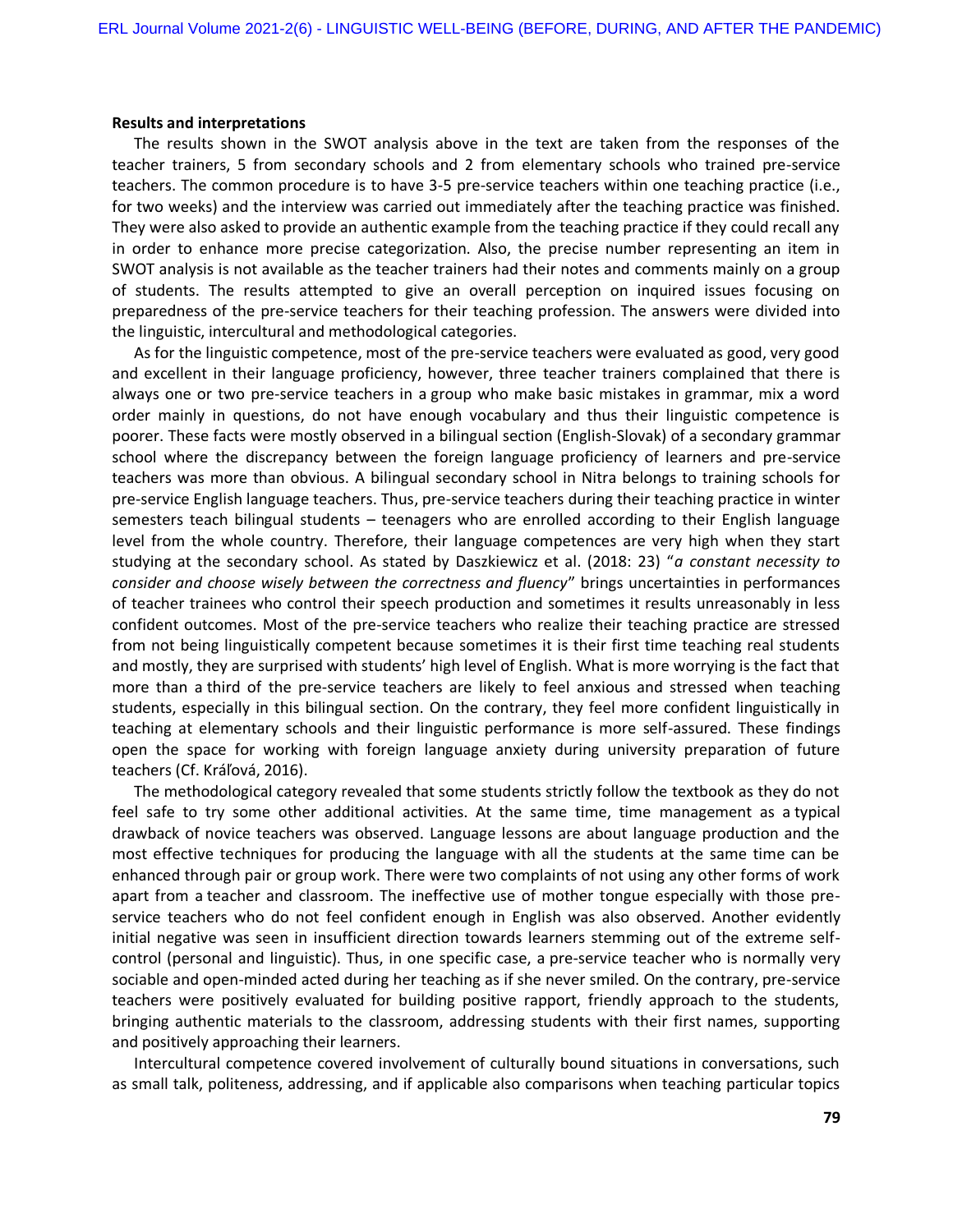such as festivals, housing, food, clothing, school, etc. Mostly, pre-service teachers were praised for introductory small talk when they started teaching as well as for being polite. There were only two teachers who mentioned three students that used very direct language, did not explain the story behind the festivals such as Thanksgiving and skipped the small talk before checking homework. The use of the authentic material is in this case categorized in intercultural field, as it was mainly bound to the sample from the TV series, advertisements connected to the topic they were teaching. This use was directly asking for comparison or explanation of cultural differences.

SWOT analysis is divided into four categories. On the one hand, strengths summarize the positive aspects that were gathered from all the interviews with teacher trainers. Weaknesses, on the other hand, were commented as negative aspects in teaching performances of the pre-service teachers. The categories named threats and opportunities are from the point of view of improvements seen as the most important ones. Threats cover critical comments such as being late for the lesson, not behaving polite towards teacher trainers or students (alleged mocking the students, arguing with a teacher trainer).

The opportunities that were articulated out of all the interviews summarized in the SWOT analysis suggest possible improvements that could be implemented in further preparation. From the linguistic point of view, it is more than necessary to build and develop linguistic competences and boost the confidence in expression and correct and precise spoken production in English. Reid (2014: 122) comments on the intercultural competences of the English teachers pointing out that they cannot identify intercultural competences and thus they '*include socio-cultural knowledge (visible parts of the cultural iceberg) in their lessons and the invisible aspects (sociolinguistic, pragmatic and paralinguistic) they neglect or do not realize their importance.* From the intercultural point of view, small talk that was praised in some of the pre-service teachers, lacked in the others as well as not enough contextualized tasks when the cultural issues were discussed. Some of the pre-service teachers do not have enough personalized intercultural experience and therefore they are not able to transfer them to the learners. They use very direct language mainly when correcting the learners that is probably Slovak interference, i.e., *no please, thank you, could you, would you*, etc. From the methodological point of view, the preservice teachers should improve in redirecting their focus from themselves towards students, from a teacher-centered approach towards a learner-centered one. At the same time, following the textbook only without any contextual or personalized connection causes only a shallow coverage of the topic. The pre-service teachers often do not make use of learning "opportunities" that occur in the classroom. As for example, when students are introduced a new tense and one of them ´complains´ about the number of tenses that exist in English, a teacher can use the complaint as a motivational moment for discussion and further positive and supportive development. In the unpredictable situations such as failure of technology or lack of time for running the activities, odd number of students during pair work preservice teachers need flexible reactions. SEN learners also represent difficulties for the pre-service teachers who usually know their impairments only from theories.

## **Conclusion**

This qualitative research was carried out with the aim to find out the level of preparedness of the future English teachers for teaching as a prerequisite for their professional well-being. Through interviewing seven teacher trainers as an available sample, two of them from elementary school and five of them from secondary schools, the data were gathered from the comments on the trainees´ performances. Three of them justified their comments also in their evaluations. Four of them did not have evaluations of individual students but the groups of students, so they summarized their comments on the group of students with particular examples. All the data were categorized into the linguistic, intercultural and methodological aspects. Later on, they were analyzed in a SWOT analysis showing the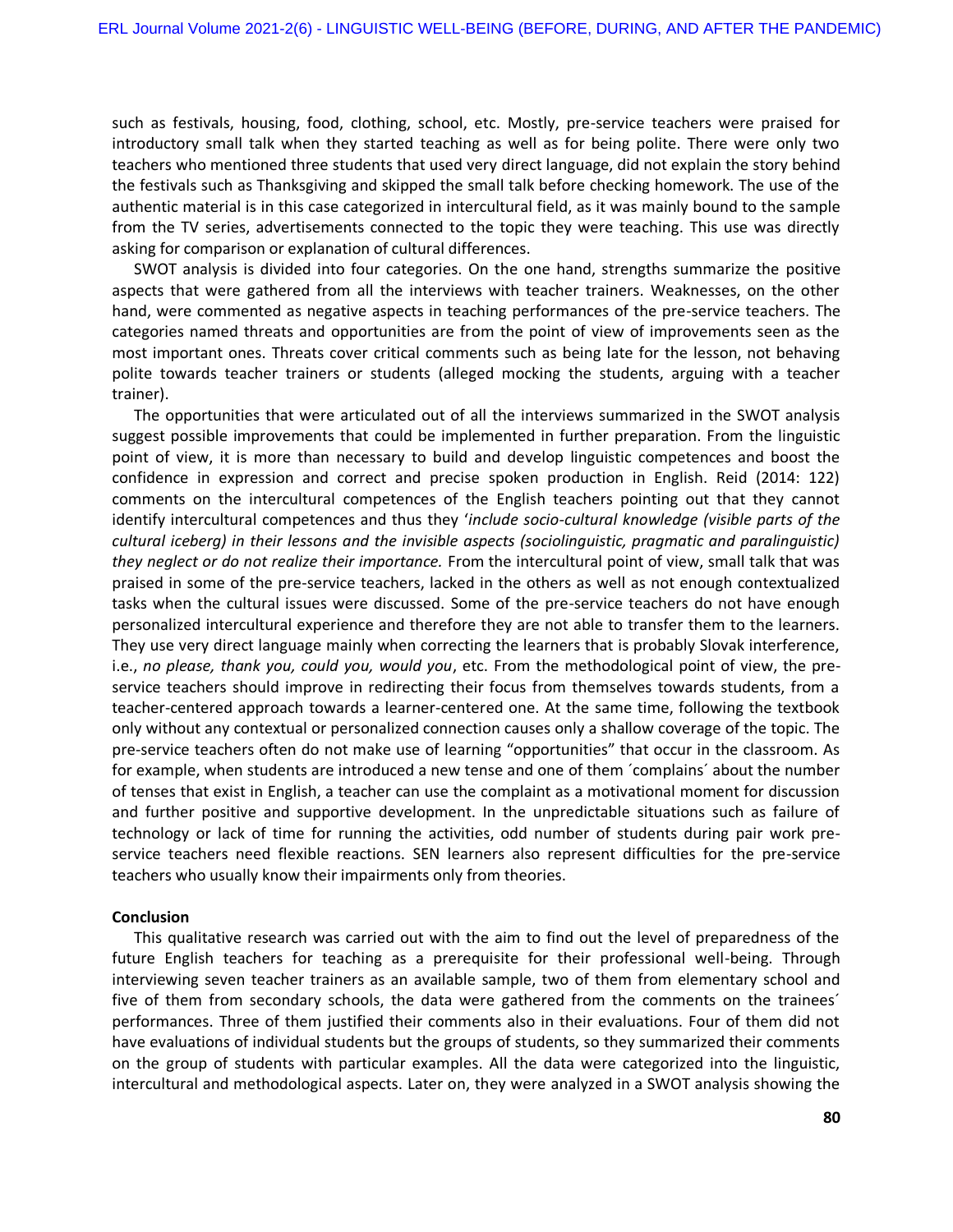strengths, weaknesses, opportunities and threats in the trainees' teaching performances. The aim was to categorize the answers and find out the improvements for more effective preparedness of the preservice education in linguistic, intercultural and methodological categories and these qualitative data were gathered and interpreted. Generally speaking, the findings showed the gaps that can be focused on more in the English language teacher university education particularly in the content of the university linguistic courses that should build up linguistic competences and thus contribute towards professional well-being of future teachers. The research findings highlight the importance of bridging theories and realities in intercultural courses that should develop cultural awareness and teach students how to transfer it to learners. Last but not least, methodological courses should deal with the principles of authentic and effective teaching and learning.

In order to follow objective principles of research conduct it is necessary to mention the limits of this study. The first limitation of this qualitative part is the fact that these data were collected after the first type of teaching practice at secondary school (during the winter term) and elementary school (during the summer term) of the pre-service teachers in their first grade of master degree. In their bachelor degree they had completed their observation practice thus this was their first-time teaching during their pre-service preparation. Lots of their methodological failures could have been caused by their first real experience in teaching at schools. Secondly, some of the negative comments might have been caused by the stress of the trainees and not by the lack of knowledge or other circumstances that can occur in educational realms. All in all, more insights into the quality of the teaching practice in forms of the scientific and professional papers are necessary in order to build up a bigger and more objective picture.

**Acknowledgements:** The paper was published under the research KEGA 002UKF-4/2020.

## **References**

- Cohen, L., Manion, L., Morrison, K. (2007). *Research Methods in Education*. Routledge. Available in pdf at https://gtu.ge/Agro-Lib/RESEARCH%20METHOD%20COHEN%20ok.pdf.
- Council of Europe (2007). *Guide for the Development of Language Policies in Europe.* https://rm.coe.int. Council of Europe (2007). *European Portfolio for Student Teachers of Languages*. *A reflection tool for*
- *Language Teacher Education.* Available at: http://archive.ecml.at/mtp2/fte/pdf/c3\_epostl\_e.pdf
- Daszkiewicz, M., Kusiak, M., Wenzel, R. (2018). *Educational Role of Language Skills*. Poland: Gdansk University Press
- Gadušová, Z., Harťanská, J. (2002). Teaching English in Slovakia Past, Present and Future. *CAUCE Revista de filologia y sididactica*, 25: 225-280.
- Gan, Z. (2013). Learning to teach English language in the practicum: what challenges do non-native ESL student-teachers face? *Australian Journal of Teacher Education*, 38(3): 92-108.
- Johnson, K.E. (2006). The sociocultural turn and its challenges for second language teacher education. *TESOL Quarterly*, 40(1), 235-237. https://doi.org/10.2307/40264518.
- Johnson, K.E. (2009). *Second Language Teacher Education: A sociocultural perspective*. New York: Routledge.
- Kabilan, M.K., Izzaham, R.I.R. (2008)*.* Challenges faced and the strategies adopted by a Malaysian English language teacher during teacher practice. *English Language Teaching*, 1(1): 87-95.
- Kováčiková, E., Pechočiak, T. (2021). English teacher education in Slovakia. *Slavonic Pedagogical Studies Journal*, (10). doi: 10.18355/PG.2021.10.2.3.
- Kováčiková, E. Prokeinová, R. (2012). Focus Groups in Educational Research, in: S. Pokrivčáková *Research in Language Pedagogy* (pp. 62-87). Brno: MSD.

Kráľová, Z. (2016). *Foreign Language Anxiety*. Nitra: UKF.